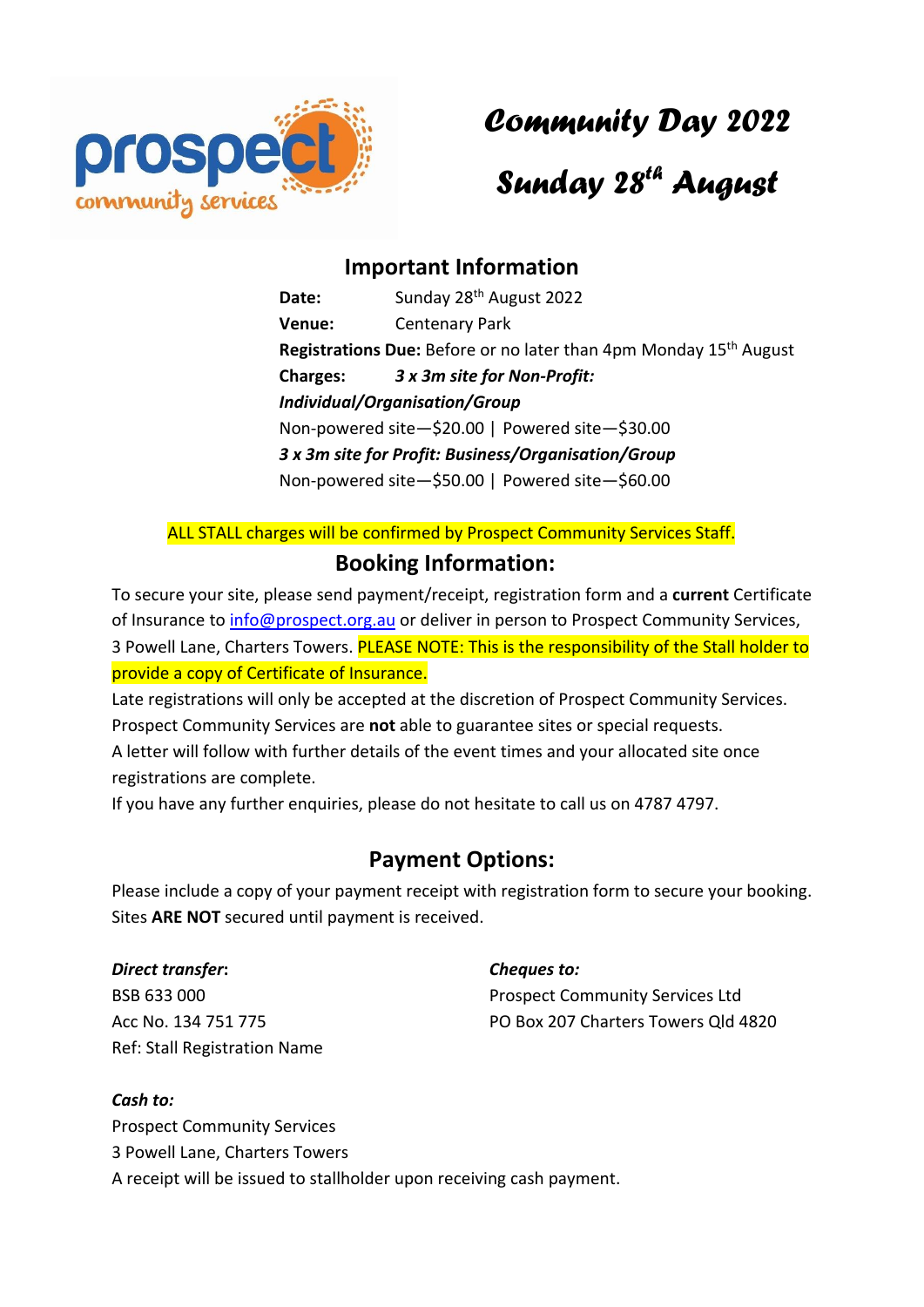# *Registration Form:*

| ,我们也不会有什么。""我们的人,我们也不会有什么?""我们的人,我们也不会有什么?""我们的人,我们也不会有什么?""我们的人,我们也不会有什么?""我们的人 |  |  |  |  |
|----------------------------------------------------------------------------------|--|--|--|--|
|                                                                                  |  |  |  |  |
|                                                                                  |  |  |  |  |
|                                                                                  |  |  |  |  |
| Number of sites required (1 site = 3 x 3 metres): ______________________________ |  |  |  |  |
| Stall/Activity Details: Stall Activity Details:                                  |  |  |  |  |
|                                                                                  |  |  |  |  |

#### **POWERED SITES ARE LIMITED & WILL BE ALLOCATED ON A FIRST IN BASIS.**

**Do you require Power?** Yes / No

**Do you have your own generator?** Yes / No

**Appliances requiring power** (please be as specific as possible – including voltage for power allotment)**:**

*\* Frequently Asked Question: Can I have the same site as I have had in previous years?*

*A: While we try our best to accommodate these requests, we can't always keep stallholders in the same location as previous years. The site numbers change from year to year and with more than 200 sites to allocate, we need stallholders to be flexible. Sites will be allocated on a first in, first served basis \**